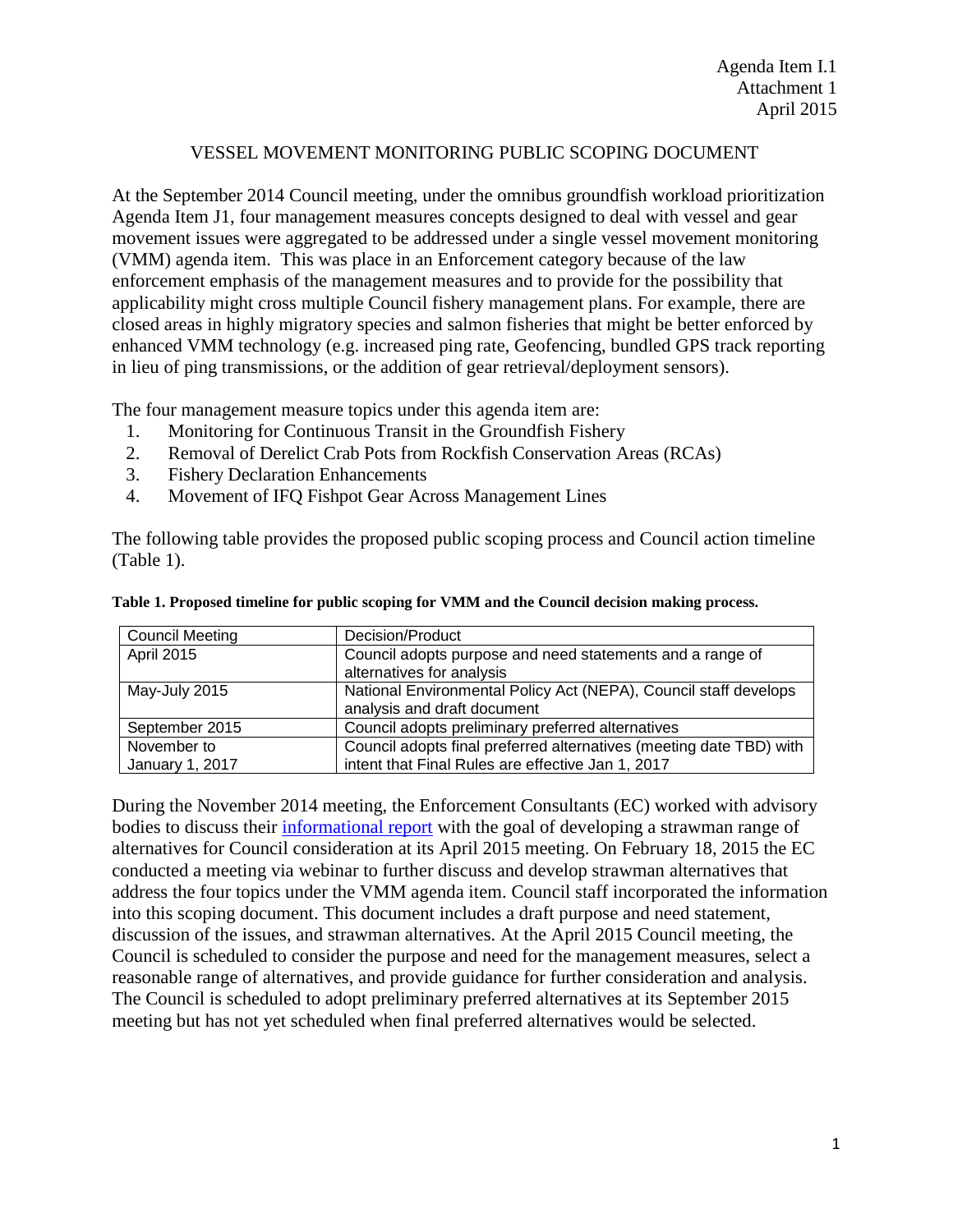# Table of Contents

| Management Measure 1: Monitoring for Continuous Transit in the Groundfish Fishery  5     |
|------------------------------------------------------------------------------------------|
| Management Measure 2: Removal of Derelict Crab Pots from Rockfish Conservation Areas  10 |
|                                                                                          |
|                                                                                          |
| Management Measure 4: Movement of IFQ Fishpot Gear Across Management Lines 14            |
|                                                                                          |
|                                                                                          |

# <span id="page-1-0"></span>Draft Purpose and Need Statement

The Council is considering two management measures to support cost effective and sufficient monitoring of vessel movement in restricted areas: 1) Monitoring for Continuous Transit in the Groundfish Fishery; and 2) Removal of Derelict Crab Pots in Rockfish Conservation Area (RCA). In addition, the Council is considering two management measures to create efficiencies in fishery operations and promote safety at sea: 3) Fishery Declaration Enhancements; and 4) Movement of Fishpot Gear Across Management Lines.

Management Measure 1 - Monitoring for Continuous Transit

The movement of some vessels are tracked using a vessel monitoring system that is type approved by NMFS; however, the information collected can be insufficient for enforcement of a restricted area. Therefore this measure is needed to collect vessel location and associated gear sensor data more often or at a finer scale through additional or modified monitoring technologies. The measure is not intended to add new VMS requirements for Council managed fisheries.

The purpose of this management measure is to improve the current vessel monitoring capabilities for vessels that are currently required to have VMS. Potential fisheries that may be affected include Shorebased IFQ Program fisheries, limited entry fixed gear, open access fixed gear, HMS swordfish drift gillnet, and salmon troll. The measure would provide more efficient and effective monitoring of restricted areas, including RCAs. Any additional monitoring options or technologies should be cost effective for the industry, yet provide enough information to demonstrate vessels are not fishing in a restricted area or are moving through the restricted area in the required manner.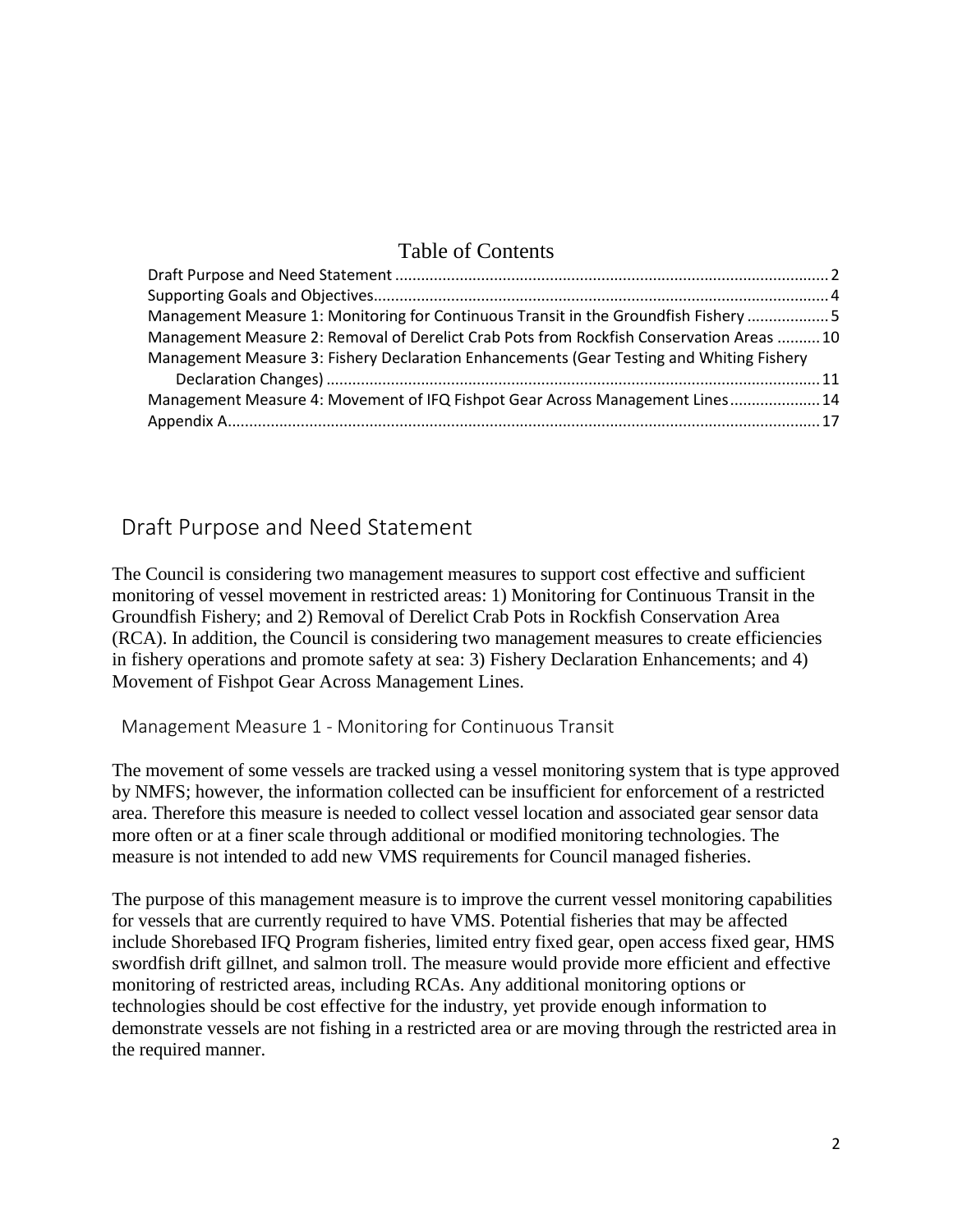Management Measure 2 - Removal of Derelict Crab Pots from Rockfish Conservation Areas (RCAs)

Some vessels are restricted from stopping in RCAs. This measure could provide additional opportunities to remove derelict gear, such as crab pots, from the RCA to reduce ghost fishing, prevent vessel/gear entanglement, and support marine stewardship. The purpose of the measure is to allow vessels, under federal regulation, to stop and remove derelict gear. A declaration process would be created to provide notice to NMFS of the activity. Any new regulations implemented as a result of the management measure would need to be considered in light of current derelict gear removal programs for each state (WA, OR, and CA), continuous transit regulations, and any proposed vessel movement monitoring technologies as noted under management measure 1.

Management Measure 3 - Fishery Declaration Enhancements

Midwater trawl vessels that fish for whiting in the at-sea mothership fishery or shorebased IFQ fishery are currently required to declare only one fishery prior to leaving port and must return to port to change their declaration. The Council received industry testimony regarding the desire to allow midwater trawl whiting vessels to change their fishery declaration while at sea rather than in port. This measure would allow vessels to change their declaration at sea or declare more than one fishery prior to leaving port. The purpose of this management measure is to increase operational flexibility and create a more efficient groundfish fishery.

In addition, there is a desire by the industry to create a formal process for requesting a waiver or exemption from observer coverage when vessels operators want to test fishing gear and related vessel systems, inclusive of the power systems and drives, without catching fish. The purpose of this management measure would be to create a more efficient groundfish fishery, provide efficient and effective monitoring, and increase profitability or create cost savings for the industry.

Management Measure 4 - Movement of Fishpot Gear Across Management Lines

A vessel participating in the Shorebased IFQ Program may not fish in more than one IFQ management area during a trip; therefore, vessels must return to port to deliver fish before moving gear to a new management. IFQ fixed gear vessels that use pots make multiple trips to deploy gear due to limited space on the vessel; this can be inefficient and expensive. This measure is needed to allow these vessels to move pot gear across management lines during a single trip. The measure would allow the vessel to retain the IFQ fish from the primary management area when moving to a new management area to deploy gear. The purpose of this management measure would be to reduce time at sea, create a more efficient groundfish fishery, and increase profits for IFQ fixed gear vessels that use pot gear.

The vessel would not be able to catch and retain fish from any additional management areas with fish aboard the vessel from a previous management area (i.e., fish from multiple management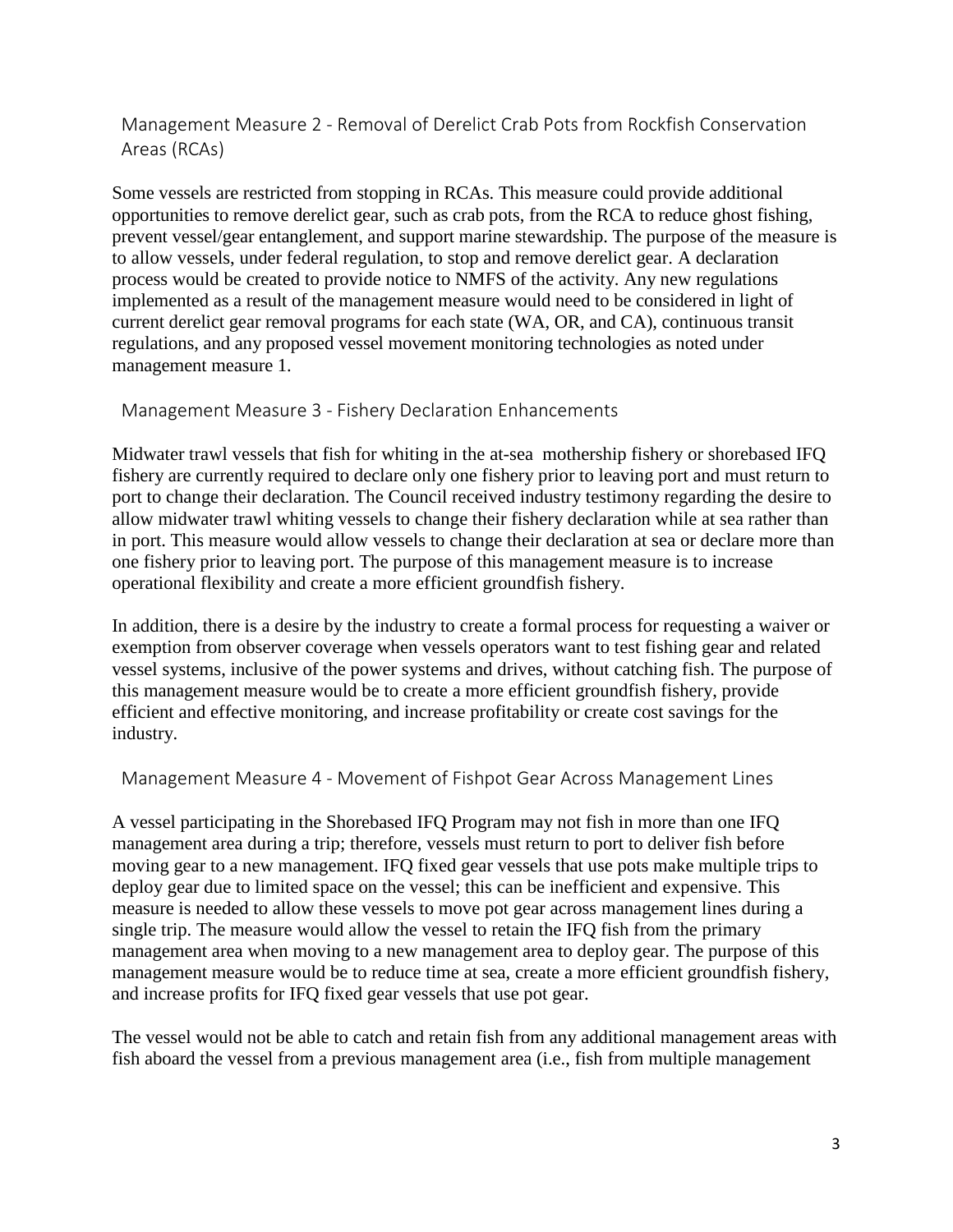areas could not be mixed during a single trip). The deployed gear could only be retrieved during a separate IFQ fishing trip.

# <span id="page-3-0"></span>Supporting Goals and Objectives

Several goals and objectives of existing management plans and National Standards might be advanced by the four management measures.

Trawl Rationalization Goals and Objectives (Amendment 20)

- Objective 2. Provide for a viable, profitable, and efficient groundfish fishery.
- Objective 4. Increase operational flexibility.
- Objective 7. Provide efficient and effective monitoring and enforcement.

# National Standards

- NS 5: Conservation and management measures shall, where practicable, consider efficiency in the utilization of fishery resources; except that no such measure shall have economic allocation as its sole purpose.
- NS 10: Conservation and management measures shall, to the extent practicable, promote the safety of human life at sea.

# Groundfish FMP Goals and Objectives

- Goal 2 Economics. Maximize the value of the groundfish resource as a whole.
- Objective 6. Within the constraints of the conservation goals and objectives of the FMP, attempt to achieve the greatest possible net economic benefit to the nation from the managed fisheries.

• Objective 14. When considering alternative management measures to resolve an issue, choose the measure that best accomplishes the change with the least disruption of current domestic fishing practices, marketing procedures, and the environment.

• Objective 17. Promote the safety of human life at sea.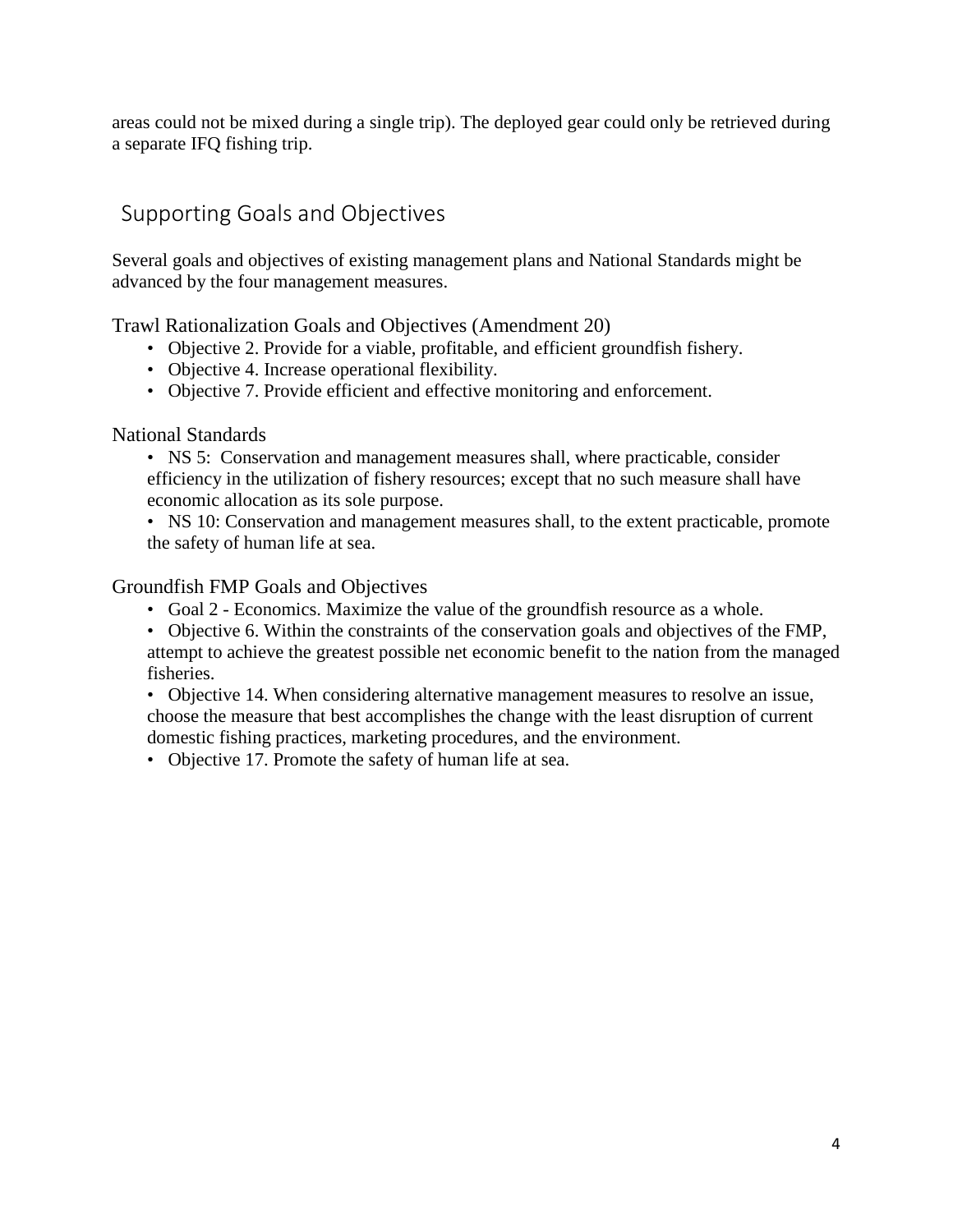# <span id="page-4-0"></span>Management Measure 1: Monitoring for Continuous Transit in the Groundfish Fishery

This management measure would more closely track vessel movements in restricted areas such as the trawl and non-trawl RCAs. The management measure would only apply to vessels that are required to have VMS.

### Background

As stated in 50 CFR §660.14(b), the following vessels are required to use VMS: (1) Any vessel registered for use with a limited entry "A" endorsed permit (i.e., not an MS permit) that fishes in state or Federal waters seaward of the baseline from which the territorial sea is measured off the States of Washington, Oregon or California (0-200 nm offshore). (2) Any vessel that uses non-groundfish trawl gear to fish in the EEZ. (3) Any vessel that uses open access gear to take and retain, or possess groundfish in the EEZ or land groundfish taken in the EEZ.

In addition, NMFS finalized a rule that requires use of a NMFS-approved VMS and institute a 48-hour pre-trip call-in notification requirement for West Coast Large-mesh Swordfish Drift Gillnet (DGN) vessel owners. VMS on vessels in this fishery would provide NMFS and law enforcement personnel the ability to monitor the fishery for compliance with time/area closures and facilitate the deployment of law enforcement assets to inspect vessels for compliance.

In addition, NMFS has proposed a rule to implement international conservation measures via Inter-American Tropical Tuna Commission for VMS on HMS vessels larger than 24 meters that fish in the Eastern Pacific Ocean for the genus *Thunnus* or of the species *Euthynnus* (*Katsuwonus*) pelamis (skipjack tuna). However, we note that this fishery would not be included under Council Management Measure 1, since the international measures pertain to only monitoring fishing locations and not to enforce domestic fishing restricted areas.

[Table 2](#page-5-0) provides a list of fisheries that are required to have VMS and the area restrictions that apply to them. Vessels registered to a limited entry trawl (LE) permit and LE vessels with fixed gear endorsements must continuously move through the trawl RCA (a closed area for groundfish fishing). Open access fixed gear vessels are subject to restricted areas such as the non-trawl RCA and may not fish for groundfish in those areas. Midwater trawl vessels may fish in the trawl RCA during the primary whiting season but are restricted from groundfish fishing in the RCA outside the primary season. In addition, vessels that fish with drift gillnets may be subject to restricted areas, such as the Protected Resources Area Closures. Finally, salmon troll vessels that retain groundfish are subject to VMS requirements and the non-trawl RCA.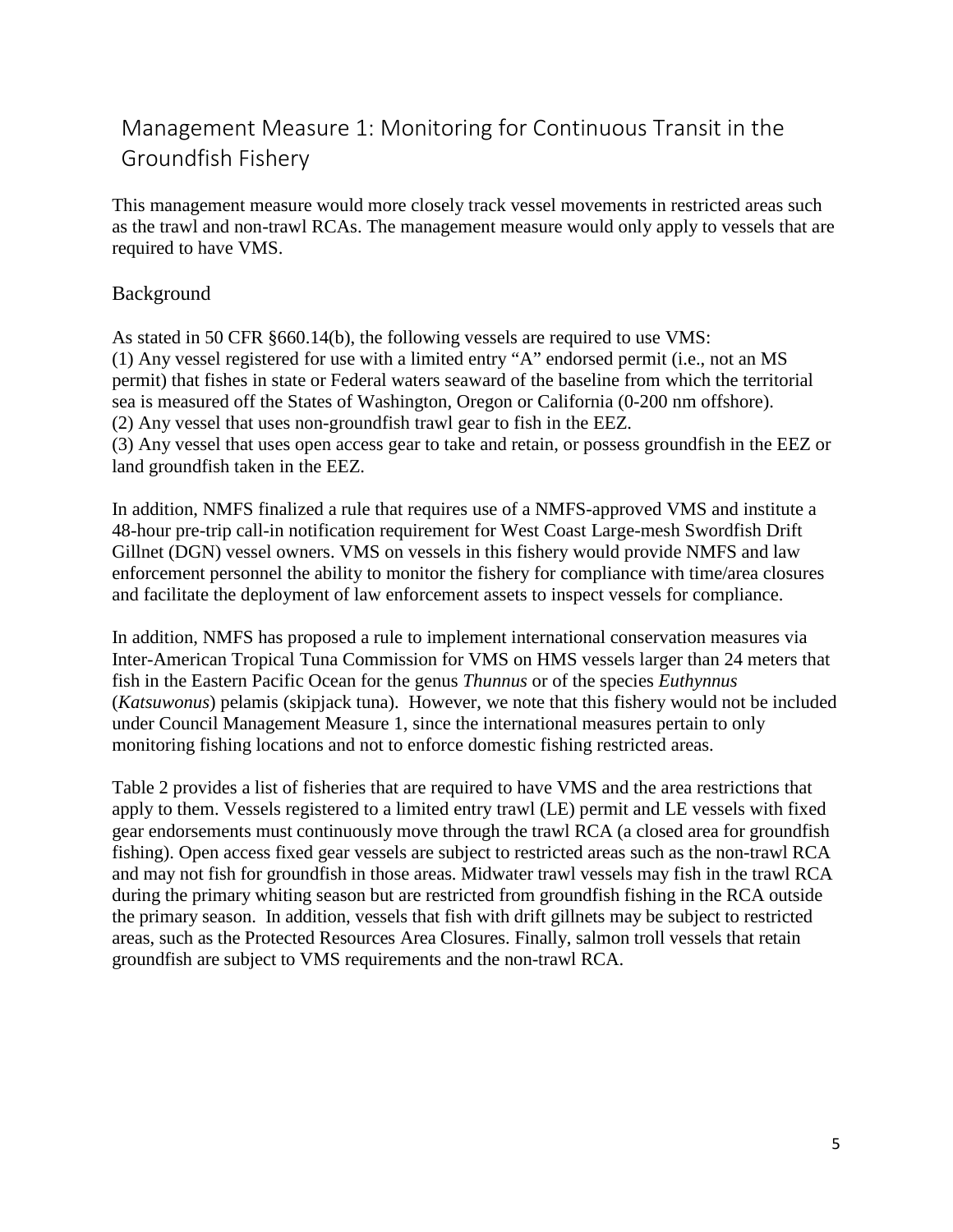<span id="page-5-0"></span>**Table 2. Pacific Council managed fisheries and Federal restricted areas.**

| <b>Fishery with VMS</b>         | <b>Applicable Federal Restricted Area</b>       |
|---------------------------------|-------------------------------------------------|
| Shorebased IFQ                  |                                                 |
| Midwater Trawl Whiting          | Trawl RCA (outside primary whiting season)      |
| Midwater Trawl Non-whiting      | Trawl RCA (outside primary whiting season)      |
| <b>Bottom Trawl</b>             | <b>Trawl RCA</b>                                |
| <b>Fixed Gear IFQ</b>           | Non-Trawl RCA                                   |
| Fixed Gear LE (e.g. sablefish)  | Non-Trawl RCA                                   |
| <b>Fixed Gear Open Access</b>   | Non-Trawl RCA                                   |
| Salmon Troll (VMS required when | Non-Trawl RCA (when retaining groundfish)       |
| retaining groundfish)           |                                                 |
| Drift Gillnet                   | Pacific Loggerhead and Leatherback Conservation |
|                                 | Areas, Mainland Area Closures, and Channel      |
|                                 | Islands Area Closures                           |

Note: Federal restricted areas are closed to fishing. Some closures are restricted seasonally; check Federal regulations for official dates and locations.

Over the past year, both the OLE and the EC have briefed and made comments/recommendations to the Council regarding the case of the F/V Risa Lynn (NOAA Case. No. SW1002974). This Magnuson Act case involved a single charge of operating a vessel in a restricted area for purposes other than continuous transit, as required by the West Coast Groundfish Fishery regulations.

This case was notable in that the primary issue for litigation was whether the VMS provided sufficient evidence of the vessel's activity in the restricted area. The Administrative Law Judge (ALJ) determined that the hourly VMS position report evidence in the case was insufficient to prove that the vessel was not operating in continuous transit through the closed area as required by regulation. Additionally, the ALJ agreed with the assertion that under certain maritime conditions (e.g., wind, swell, current), it might be impossible for a vessel to comply with the regulatory definition of "continuous transiting" due to its requirement for vessels to stay on a "constant heading, along a continuous straight line course."

United States Coast Guard, OLE, and its state enforcement partners may find it difficult to successfully enforce on a consistent basis the continuous transit requirement using VMS with a ping rate of 1 per hour. Achieving this enforcement objective requires a data stream that demonstrates that the vessel has not stopped or reduced speed, and maintained continuous transit through the restricted area. By providing more data either through an increase in the VMS ping rate or through some other electronic technologies, the vessel would be able to clearly show it is transiting the area and has not slowed or stopped to fish in the RCA.

Below is a description of strawman alternatives developed in response to a request for low cost alternatives vs. increasing the VMS ping rate. Much of the location data is not needed in real time and can be stored for examination at a later date if necessary. A VMM technical team has identified two non-approved VMS units that may be cost-effective, simple to use, can be installed by fishermen, yet meet the needs of monitoring for compliance (See Appendix A).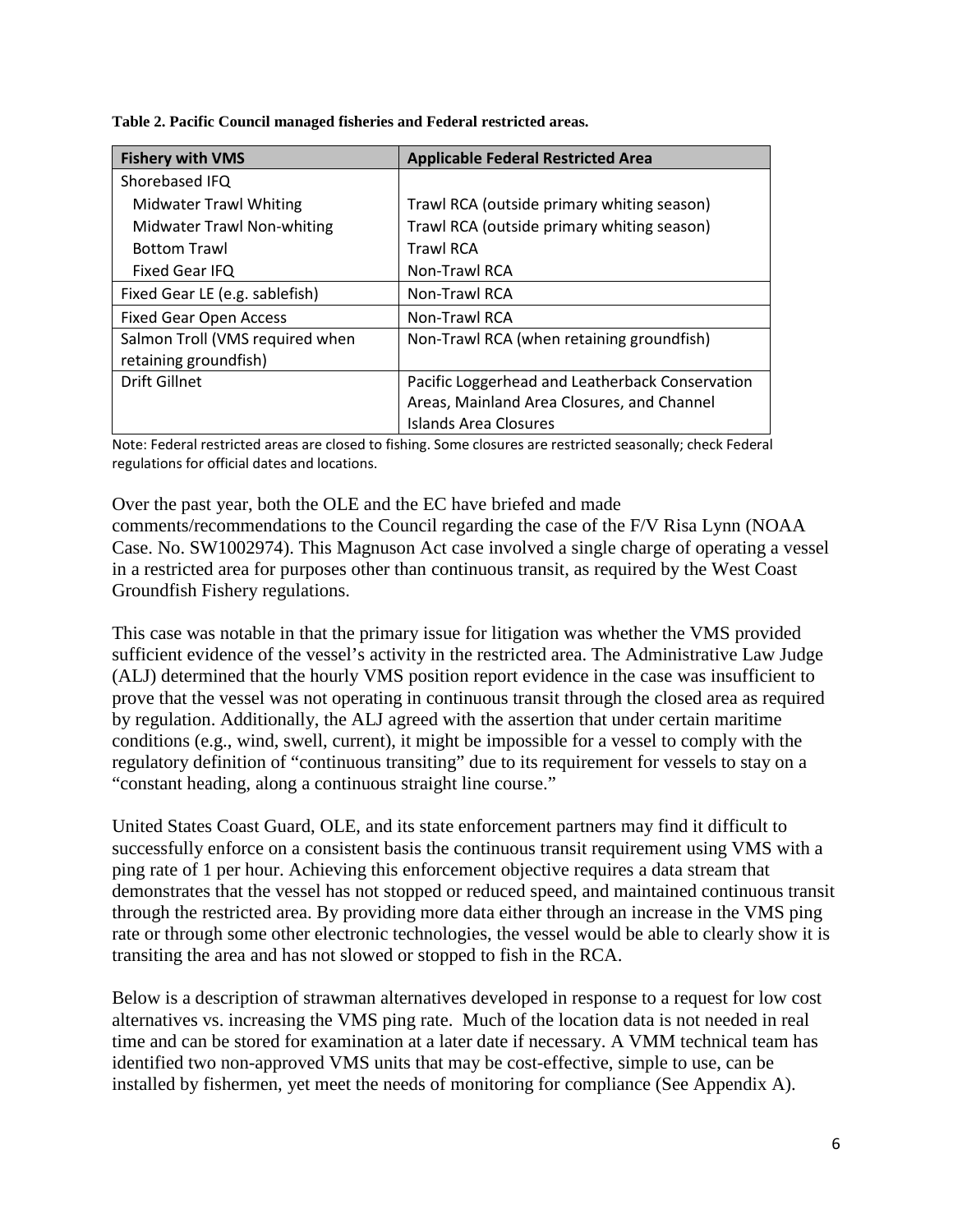These devices may range in cost from \$800 to \$1,000 per unit and \$30 to \$60 per month for data transmission. There would be additional costs if sensors are added to monitor gear activity, such as winch and drum sensors. These would be an added cost above the quoted costs noted in Appendix A.

#### Monitoring for Continuous Transit Strawman Alternatives

The following draft alternatives were grouped by non-trawl and trawl fisheries. More than one option could be selected for implementation to provide a suite of options for vessels to choose from based on their business plan. For example, Alternative C, E and F could be selected for implementation for all non-trawl fisheries. In addition, a single alternative or a suite of options could be recommended by the Council for a particular gear or fishery.

#### **Non-trawl Fishery Strawman Alternatives**

These alternatives are specific to non-trawl fishing vessels that must have VMS and are subject to restricted areas (e.g., HMS drift gillnet, open access, salmon troll, and limited entry fixed gear vessels). Under Alternative B, vessels would be required to increase their existing VMS ping rate up to 4 times per hour. Under alternatives C and D, vessels would be allowed to choose a new system in lieu of the current VMS system that meets the requirement for more frequent data streams. Under alternative E, vessels that use electronic monitoring would maintain a VMS ping rate of 1 per hour. Under alternative F, vessels would maintain a VMS ping rate of 1 per hour and use a secure data logger.

**Alternative A –** No Action. Non-trawl vessels that must have VMS would maintain a ping of 1 per hr regardless of area fished. This alternative could be chosen for an individual fishery or gear.

**Alternative B** - Mandatory increase of VMS ping rate; up to 4 times per hour based on analysis of sufficient ping rate for enforcement.

**Alternative C** *– Bundled reports* - VMS units, both typed approved and not approved, with capabilities to bundle and transmit multiple position and sensor reports with additional positional reports via satellite, cell tower and/or Wi-Fi. The report would be created at a minimum of 4 times per hour but transmission of the information would be sent via sat cell or Wi-Fi at a rate not to exceed once per day. Feasibility of this alternative to be determined through testing of units in the field.

**Alternative D** *– Geofencing -* VMS units, both typed approved and not approved with capabilities for geo fencing coupled with automated ping rate increase. Geofencing capabilities provide an automated increase in the ping rate when the vessel moves close to or across a management line. Feasibility of this alternative may be determined by field testing potential units that are currently available on the market with software support.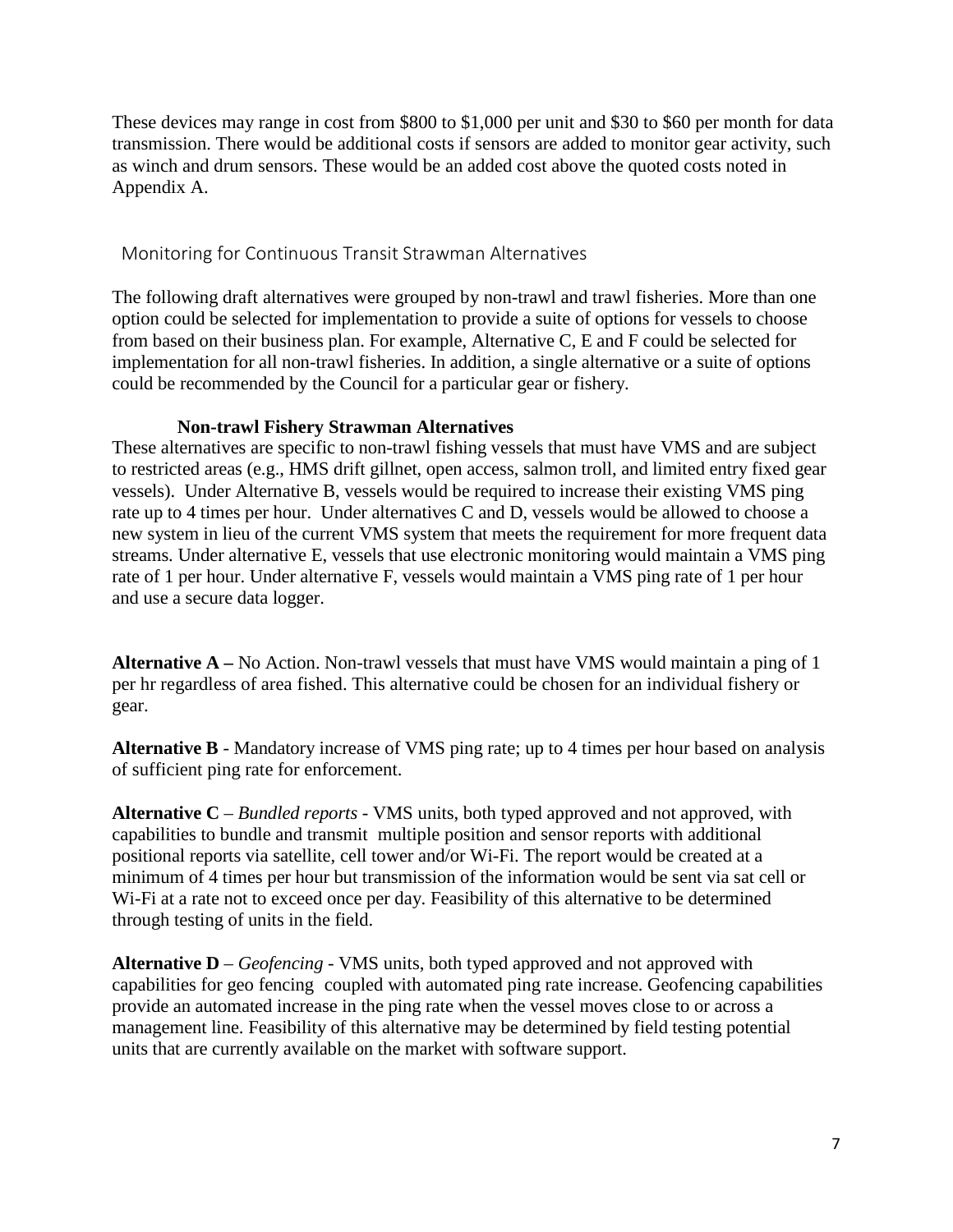**Alternative E –** Maintain a VMS ping rate of 1 per hr when the vessel uses an electronic monitoring system (i.e., video monitoring under the IFQ shorebased program). If the vessel does not use EM for a period of time then it would be subject to an increase in the VMS ping rate of up to 4 per hour based on analysis of sufficient ping rate for enforcement.

**Alternative F –** Maintain a VMS ping rate of 1 per hour when the vessel uses a secure data logger with capabilities to store and transmit positional reports and sensory data via cell tower and/or Wi-Fi. Feasibility of this alternative may be determined by field testing potential units that are currently available on the market with software support.

#### **Trawl Fishery Strawman Alternatives**

These alternative are specific to trawl vessels that must have VMS and may be subject to restricted areas. Similar to non-trawl, more than one option could be selected for implementation or a single alternative could be recommended for a particular gear or fishery.

**Alternative A –** No Action. Midwater trawl and bottom trawl vessels that must have VMS would maintain a VMS ping rate of 1 per hr regardless of area fished.

**Alternative B** – Midwater trawl vessels fishing outside the primary whiting season and all bottom trawl vessels would be subject to a mandatory increase of VMS ping rate; up to 4 times per hour based on analysis of sufficient ping rate for enforcement.

**Suboption B1** - Midwater trawl vessels that fish during the primary whiting season would maintain the VMS ping rate of 1 per hour regardless of area fished.

**Alternative C** – Midwater trawl and bottom trawl vessels would maintain ping of 1 per hr if the vessel uses an electronic monitoring system (i.e., video monitoring under the IFQ shorebased program or DGN). If the vessel does not use EM for a period of time then it would be subject to an increase in the VMS ping rate of up to 4 per hour based on analysis of sufficient ping rate for enforcement.

#### Continuous Transit Definition

This management measure would also revise the federal definition of "continuous transit or transit through." General Council Enforcement Section has developed a revised definition (see below). NMFS would revise the current definition in order to encompass a broader array of vessel activity so that visual, electronic, or other evidence of vessel activity provides information on vessel speed and course sufficient to indicate expeditious transiting of a conservation area. This information, how it is documented, and provided to enforcement agencies is directly related to the alternatives presented earlier.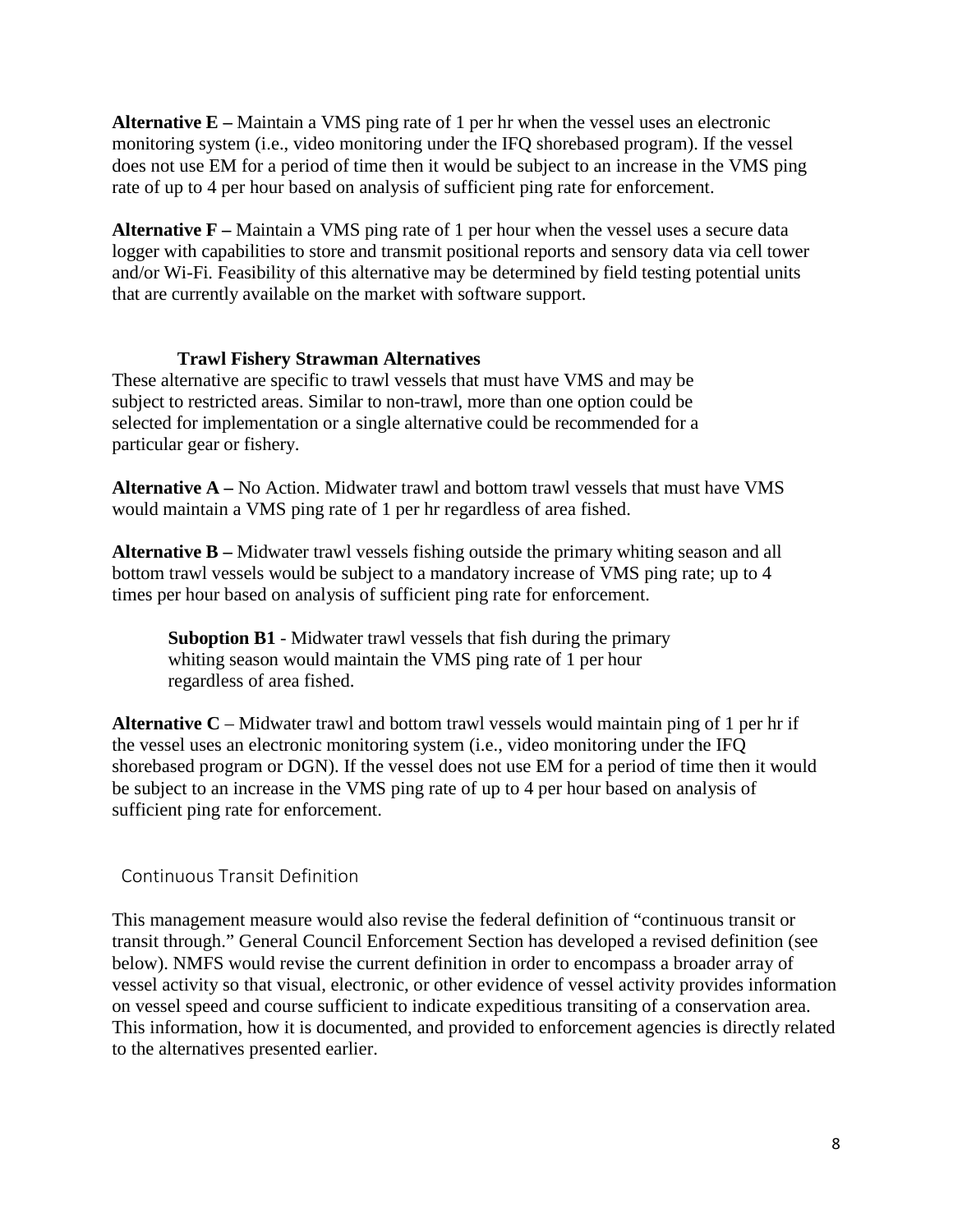The current definition is under 50 CFR Subpart C, §660.11, General definitions.

#### **Current Definition (with proposed deleted text):**

*Continuous transiting or transit through* means that a fishing vessel crosses a groundfish conservation area or EFH conservation area on a constant heading, along a continuous straightline course, while making way by means of a source of power at all times, other than drifting by means of the prevailing water current or weather conditions.

#### **Revised Definition (with proposed new text added):**

*Continuous transiting or transit through* means that a vessel crosses a groundfish conservation area or EFH conservation area on a heading as nearly as practicable to a direct route, consistent with navigational safety, while maintaining expeditious headway throughout the transit without loitering or unnecessary delay.

VMS Data Collection and Management Burden

The National Oceanic and Atmospheric Administration Office of Law Enforcement (OLE) develops the official list for type-approved VMS equipment for the nation by region. The OLE West Coast Region manages the vessel monitoring system (VMS) program and uses the information gathered as part of enforcement for restricted areas and as evidence for potential violations.

The initial development of the VMS program was housed under OLE for "real-time" management of vessel movements and provides OLE with direct access to the data being gathered. If the Council expands the amount and type of data currently collected under the VMS program, then it may be appropriate to shift the data collection and management burden from OLE to another government entity such as the Pacific States Marine Fisheries Commission. This move may be consistent with development of the electronic monitoring program (EM) that is currently being considered by the Council under the Shorebased IFQ Program. The OLE would continue to have direct access to data when needed.

For example, if non-VMS and /or non-type approved VMS technologies are authorized to collect location information through the use of a GPS data logger, electronic logbooks, or EM and it is not necessary for NMFS to have real-time data streaming of this information, then it may be appropriate to transfer responsibility of the program to another agency.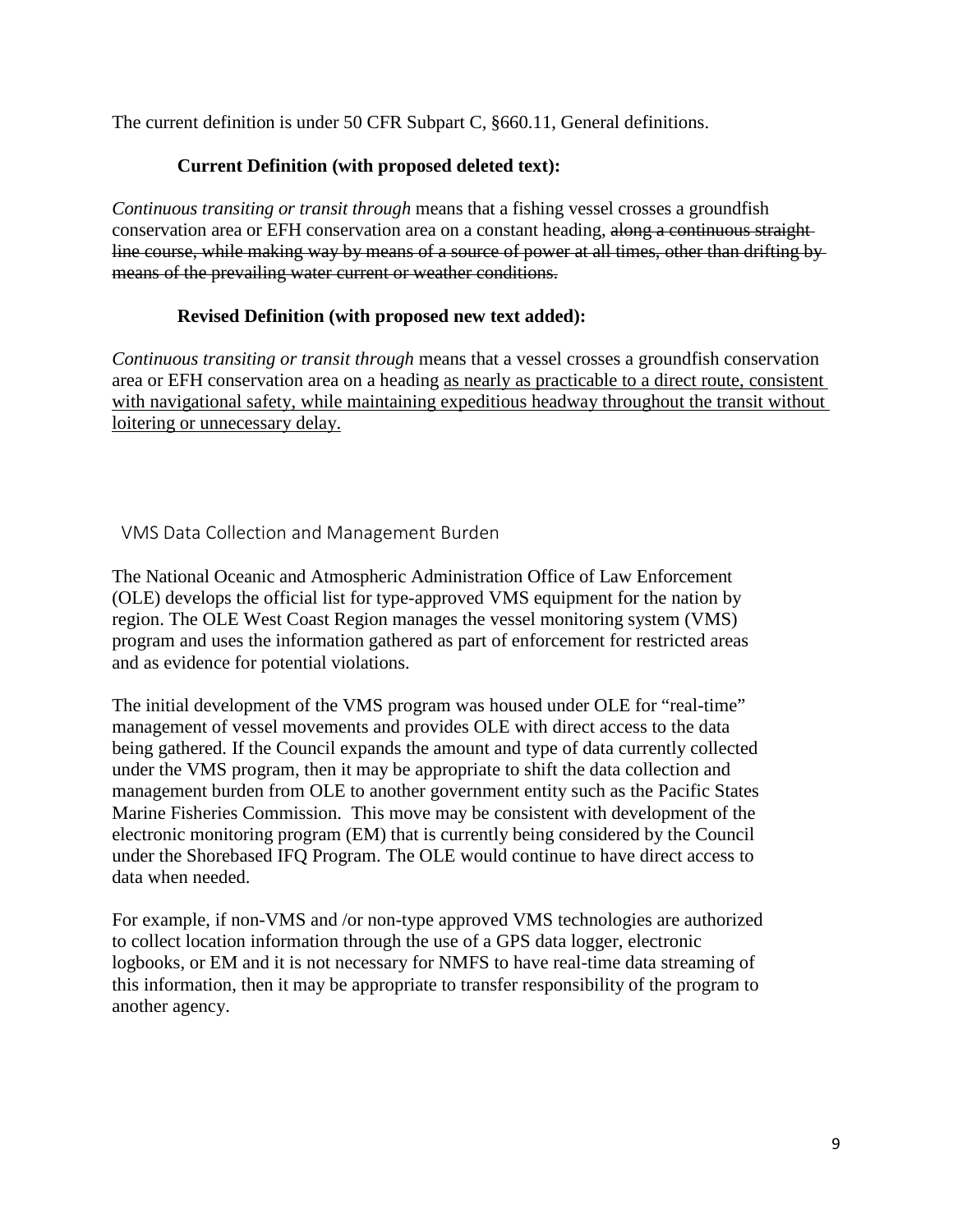# <span id="page-9-0"></span>Management Measure 2: Removal of Derelict Crab Pots from Rockfish Conservation Areas

This management measure would create federal regulations to allow certain vessels to retrieve derelict crab pots from the trawl and non-trawl RCAs and potentially modify the current derelict gear retrieval state programs. [\(Agenda Item B.1.c, Supplemental Aiello Open Comment, June](http://www.pcouncil.org/wp-content/uploads/B1c_SUP_Aiello_OpenCom_JUNE2014BB.pdf)  [2014\)](http://www.pcouncil.org/wp-content/uploads/B1c_SUP_Aiello_OpenCom_JUNE2014BB.pdf).

#### Background

Dungeness crab are a state-managed species on the West Coast. The states of Washington (WA), Oregon (OR), and California (CA) provide opportunity for derelict gear removal outside the Dungeness crab season provided that the vessel is a registered Dungeness crab vessel (DCV) and declares the activity to the state. All other vessels that are not DCVs and have groundfish aboard the vessel cannot stop to pull pot gear from the RCA. Current federal regulations for continuous transit prohibit certain vessels from stopping in the RCAs, therefore crab pots could not be removed by these vessels. The current status of state regulations regarding the retrieval for derelict crab pots are provided in [Table 3.](#page-9-1)

<span id="page-9-1"></span>

| Table 3. State and Federal regulations on retrieval of derelict Dungeness crab traps. Key:DCV - Dungeness |  |
|-----------------------------------------------------------------------------------------------------------|--|
| <b>Crab Vessel; DGP- Derelict Gear Program</b>                                                            |  |

|                                                                         | WA                           | <b>OR</b>                                                                       | <b>CA</b>                                    | <b>Feds</b> |
|-------------------------------------------------------------------------|------------------------------|---------------------------------------------------------------------------------|----------------------------------------------|-------------|
| <b>Can Pull Traps of Others</b><br>(In Season/DCV)                      | No                           | Yes, 25 between Dec 1 and<br>mid-June, 50 from mid-June<br>till close of season | Yes (6 Max<br>w/DCV Permit,<br>> 6 w/waiver) | No.         |
| <b>Can Pull Traps of Others</b><br>(Out of Season/DCV)                  | Yes, unlimited<br>during DGP | Yes, unlimited                                                                  | Yes (unlimited)                              | No          |
| <b>Can Pull Traps of Others</b><br>(In Season/other than<br><b>DCV)</b> | No                           | Yes, except groundfish trip<br>vessels (prohibited gear)                        | No                                           | No          |
| <b>Can Pull Traps of Others</b><br>(Out of Season/other<br>than DCV)    | Νo                           | Yes, except groundfish trip<br>vessels (prohibited gear)                        | No                                           | No          |

<http://www.dfw.state.or.us/mrp/shellfish/commercial/crab/psdgrp.asp> <http://wdfw.wa.gov/fishing/derelict/>

It's possible that these vessels could be allowed to retrieve derelict crab gear in accordance with state regulations in the RCAs and declare the activity to NMFS. A new declaration process would need to be added to the existing declaration system. For any option under this topic to be a success, the evidence must be clear that the vessel is in fact retrieving derelict gear and not stealing gear, fishing for groundfish, or fishing for crab outside the commercial crab season. Regardless of the type of vessel, the issue of concern is whether the activity can be documented using the electronic options under management measure 1 - "Monitoring for Continuous Transit"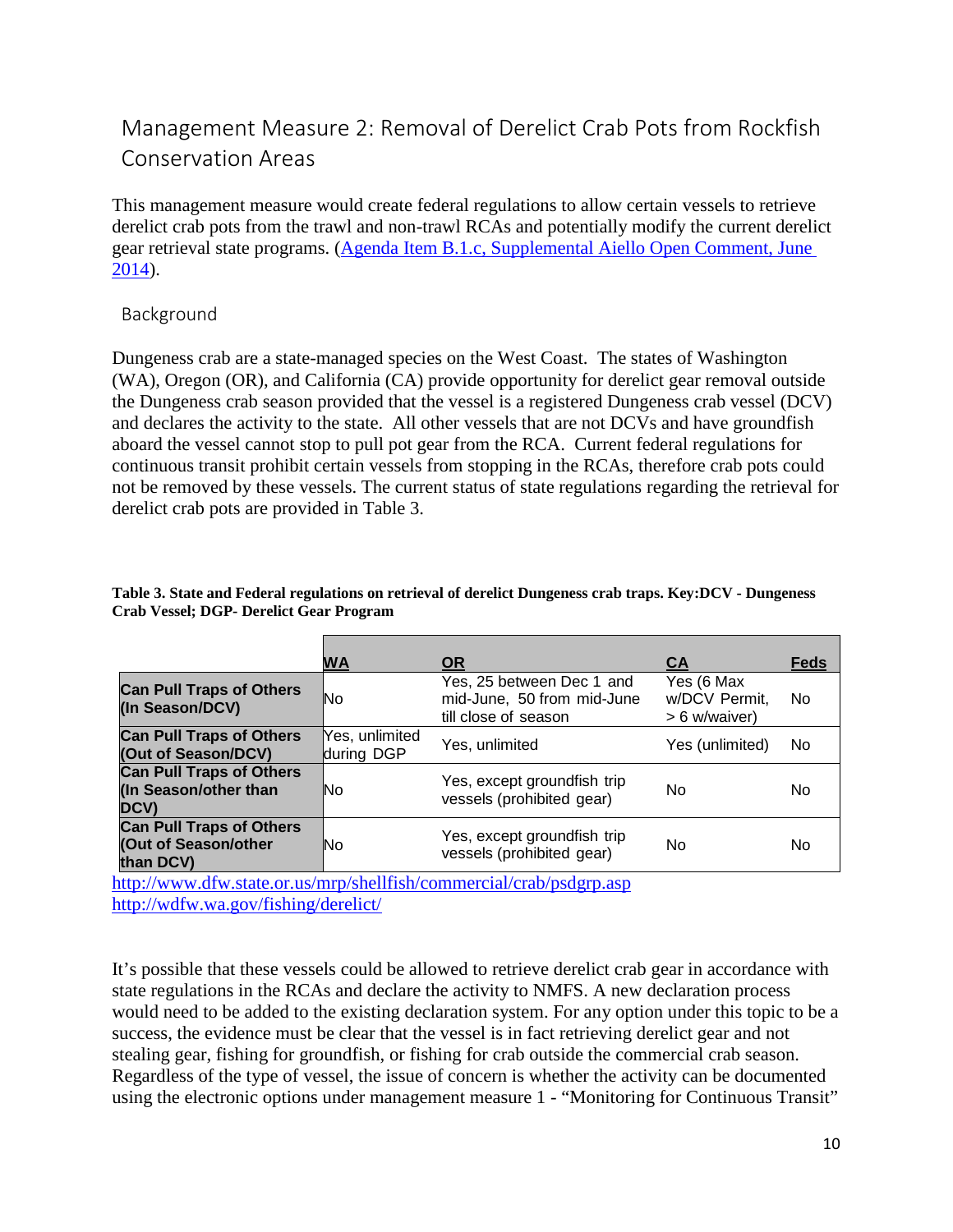and corroborated with the actual activity of retrieving derelict gear. Vessel tracking through VMS or some other type of location tracking hardware may not provide enough evidence to prove the vessel is retrieving derelict gear. However, a vessel that uses EM or has an observer aboard the vessel could clearly show that the activity is derelict gear retrieval.

Derelict Gear Removal Strawman Alternatives

This measure would apply to vessels that are required to have VMS or some system to track movement in accordance with proposed management measure 1. The proposed alternatives would not change the list of vessels that are currently allowed to pull gear from the trawl and non-trawl RCAs as defined in respective state regulations. While the proposed management measures would allow derelict gear to be removed from RCAs via federal regulations, state regulations would still apply and may be more restrictive.

**Alternative A** – No Action, existing state derelict gear removal programs would remain in place.

**Alternative B** – Allow vessels using electronic monitoring (EM) or an observer to retrieve derelict gear from RCAs.

**Alternative C** – Allow vessels that *do not* have groundfish aboard the vessel to retrieve derelict gear from RCAs.

**Alternative D** – Allow vessels that *have* groundfish aboard the vessel to retrieve derelict gear from RCAs.

**Alternative E –**Allow limited entry groundfish vessels to retrieve derelict gear from RCAs (with or without groundfish on board).

# <span id="page-10-0"></span>Management Measure 3: Fishery Declaration Enhancements (Gear Testing and Whiting Fishery Declaration Changes)

There are two topics under this management measure: 1) Gear Testing; and 2) Whiting Fishery Declaration Changes. The first measure would set up a formal fishery declaration process that includes a waiver or exemption for observer coverage when the fishermen want to test legal commercial fishing gear. The gear test would need to be done with the intention of not catching fish or other species. The waiver/exemption request could be processed through the VMS call-in system. The second measure would allow midwater trawl whiting vessels to change their fishery declaration at sea or allow operators to declare two fisheries prior to leaving port.

#### Gear Testing

#### **Background**

Infrequently fishermen want to test their equipment or fishing vessel during an open or closed season. For purposes of analysis, "gear testing" means the deployment of lawful gear without the intention of catching fish. For example, using trawl gear with an open cod end to test the deployment of the net, engine horsepower with a new net, deployment of wire and doors to tighten the spool, testing new electronic equipment, or testing a new engine. Even though this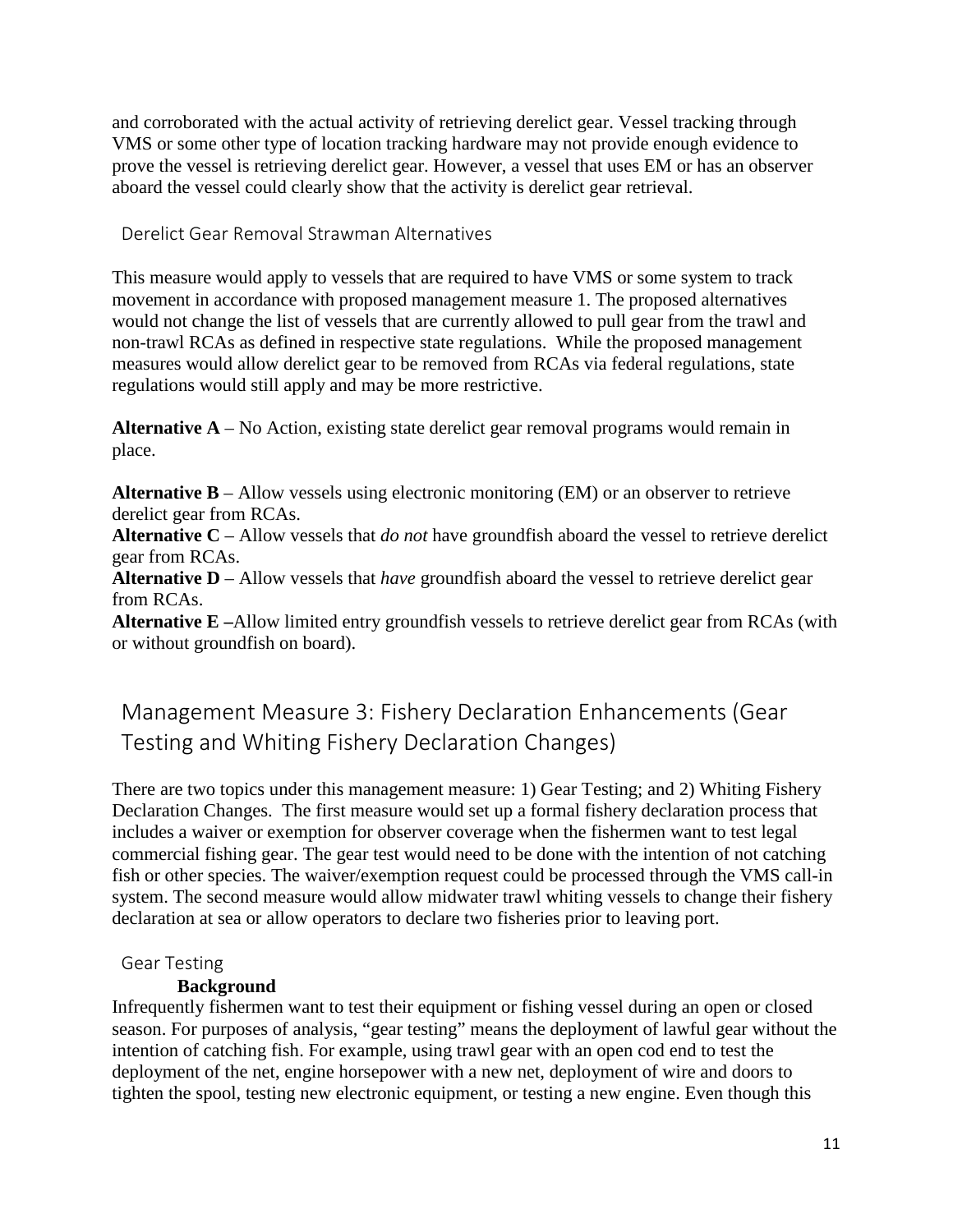type of activity may not involve retention of fish, it falls under the definition of fishing as defined in the Magnuson-Stevens Act 109-479 (16)(D) (see the following underline text).

"(16) The term "fishing" means—

(A) the catching, taking, or harvesting of fish;

(B) the attempted catching, taking, or harvesting of fish;

(C) any other activity which can reasonably be expected to result in the catching, taking, or harvesting of fish; or

(D) any operations at sea in support of, or in preparation for, any activity described in subparagraphs (A) through (C).

Such term does not include any scientific research activity which is conducted by a scientific research vessel."

Fishermen seek to increase efficiencies in fisheries management and lessen the cost burden to them for activity that may be considered unnecessary for observer coverage. A waiver from the random observer coverage provided by NMFS in the open access or LE fixed gear fishery or an exemption from the 100% observer coverage requirement in the shorebased IFQ program could be provided for non-retention type fishing activity.

Currently, fishermen call the NMFS West Coast Groundfish Observer Program (WCGOP) per federal requirements prior to embarking on a fishing trip. These vessels sometimes inquire if certain gear testing situations are considered fishing activity and if they are required to carry an observer. Inquiries for gear testing and potential exemptions from observer requirements are examined on a case by case basis by WCGOP. The WCGOP may ask OLE if certain activity is considered fishing and if waivers for observer coverage may be granted.

This process could be formalized under the existing VMS program through OLE or in accordance with management measure 1. For example, a vessel operator could call the VMS line to request a change in their declaration (e.g., "gear/equipment testing") and a VMS technician could evaluate the request to determine if the vessel is eligible for a waiver or exemption, then make the declaration change. This would be similar to a fishery declaration when an operator calls NMFS to switch gears. For vessels that are not required to carry VMS/observer, the vessel operator could call the VMS line in the same manner to provide a fishery declaration. This information would be noted in the OLE vessel activity logs to be sure the agents and WCGOP know that a vessel is not required to carry an observer for a specific trip.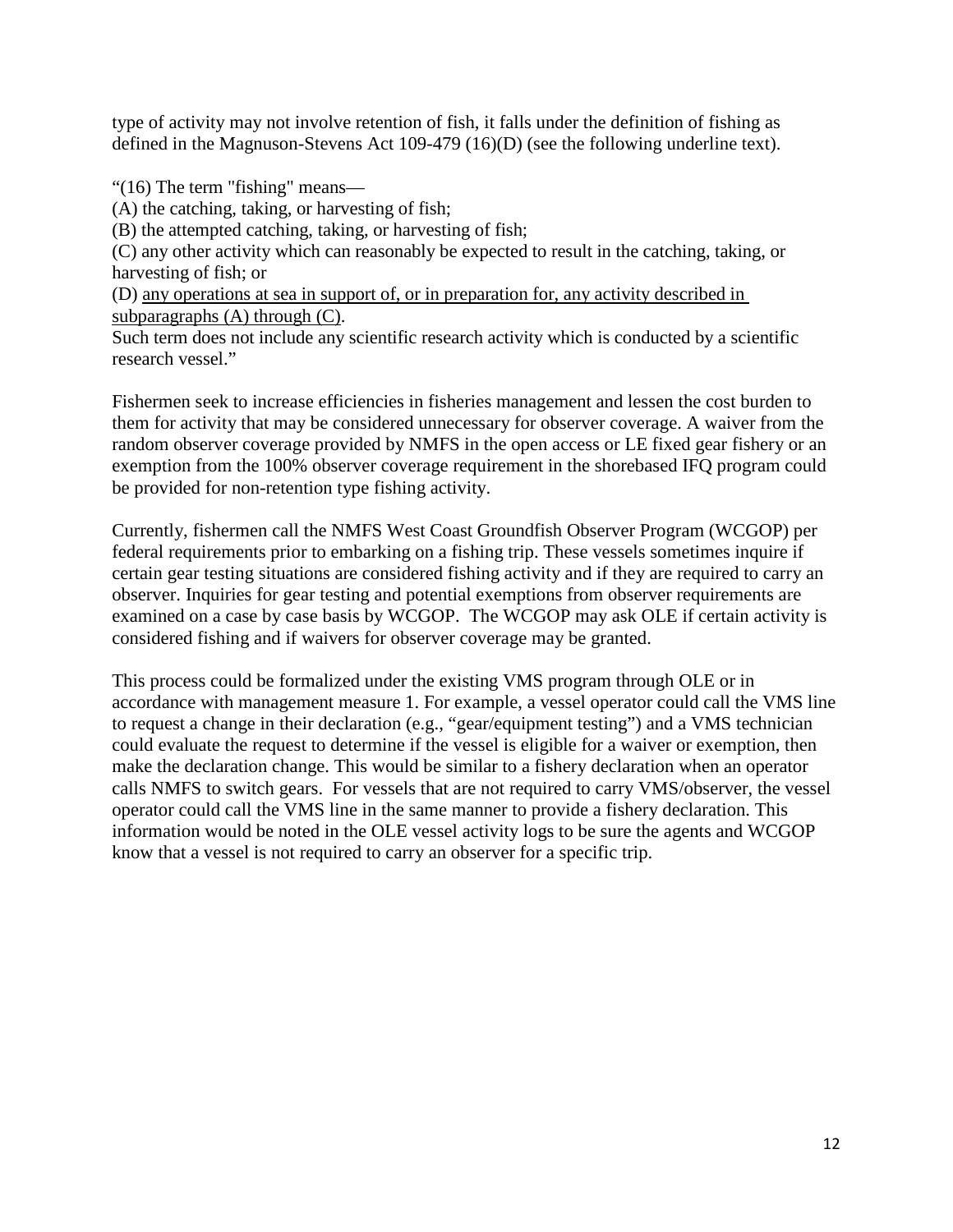Gear Testing Strawman Alternatives

**Alternative A –** No Action; individual vessels continue to make informal requests to the WCGOP and OLE for potential waivers, or inquiries for applicable rules for observer requirements when testing gear.

**Alternative B –** Set up formal waiver/exemption process to allow any groundfish vessel (open access, Shorebased IFQ vessels, limited entry fixed gear, etc.) to be waived or exempted from observer coverage for a trip that tests gear. The trip could be during an open or closed fishing season.

**Sub-option B1**: Allow vessels to only test gear during open fishing season.

**Alternative C –** Set up formal exemption process to allow only Shorebased IFQ vessels to be exempt from observer coverage for a trip that tests gear. The trip could be during an open or closed fishing season.

**Sub-option C1**: Allow vessels to only test gear during open fishing season.

Whiting Fishery Declaration Changes

This management measure would allow midwater whiting vessels to change their fishery declarations at sea or allow an additional fishery declaration prior to leaving port. Vessels are currently required to declare only one fishery prior to leaving port and must return to port to change their declaration.

## **Background**

The current regulation found at 660.13 (d)(1) requires a declaration report to be filed before a midwater trawl whiting fishing vessel leaves port. Additionally, 660.13(d)(5)(iv) restricts vessels to one fishery. Vessels that participate during the primary whiting season can declare one of the following:

(4) Limited entry midwater trawl, Pacific whiting shorebased IFQ,

(5) Limited entry mid water trawl, Pacific whiting catcher/processor sector,

(6) Limited entry midwater trawl, Pacific whiting mothership sector (catcher vessel or mothership)

As reported by the GAP, the restriction does not allow catcher vessels in the mothership fishery that have completed their delivery obligations to make a tow for Pacific whiting for delivery to a shoreside processor without first returning to port. This current situation is described as inefficient and expensive. Note that midwater trawl catcher vessels would not declare they are entering the catcher/processor sector therefore the alternatives do not include the catcher/processor declaration option.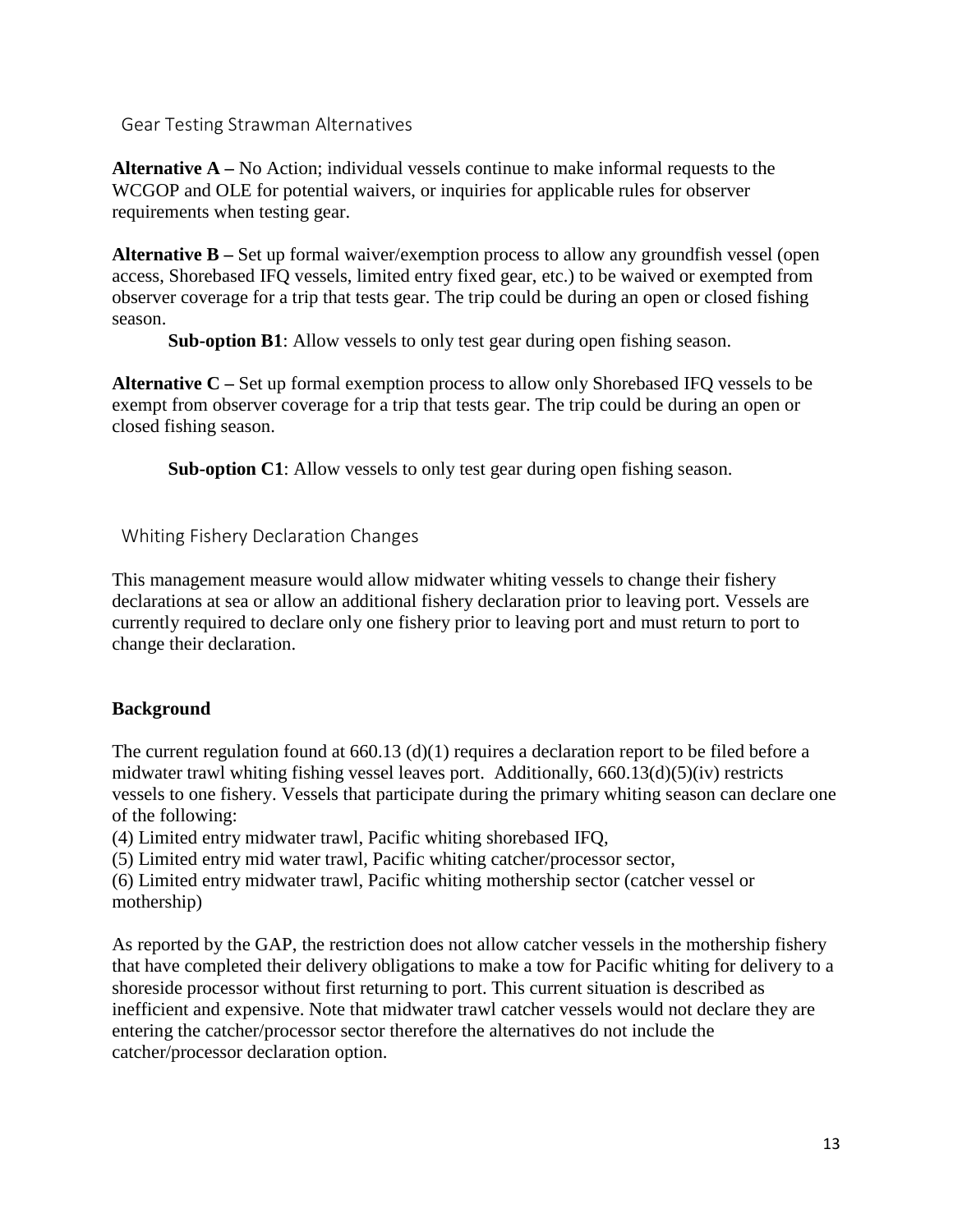Alternative B would allow vessels to declare a different fishery at-sea. A change in the requirements would allow midwater trawl vessels to move from the at-sea mothership sector to shorebased IFQ or vice versa without having to return to port to declare the change.

Alternative C would to allow the vessel to declare two fisheries prior to leaving port. If the vessel knows that at some point during the trip it will switch from at-sea mothership to shorebased IFQ or vice versa, then it could declare the two gears prior to leaving port. Vessels would need to continue making declaration changes in port.

#### **Fishery Declaration Strawman Alternatives**

**Alternative A** – No Action; vessel would still be required to return to port to declare a change in fishery participation.

**Alternative B** – Allow midwater trawl vessels to change their whiting fishery declaration while at-sea. Other restrictions for fishery declaration reporting would remain in place.

**Alternative C** – Allow midwater trawl vessels to declare participation in both Pacific whiting shorebased IFQ and Pacific whiting mothership sector prior to leaving port. Other restrictions for fishery declaration reporting would remain in place.

# <span id="page-13-0"></span>Management Measure 4: Movement of IFQ Fishpot Gear Across Management Lines

The management measure would allow Shorebased IFQ Program fixed gear vessels to move pot gear across management lines during a single trip. The measure would allow the vessel to retain fish from the primary management area while moving to a new management area to deploy gear. The vessel would not be able to catch and retain fish from the second management area with fish aboard the vessel from the primary management area (i.e., fish from multiple management areas could not be mixed during a single trip).

#### Background

Current regulations require fixed gear vessels to first return to port before deploying their gear in a different management area (660.140 (c)(2)). For example, if a fisher makes a fixed gear set in area A, they must land their fish before re-setting their gear in area B.

The four IFO management areas are  $(660.140 \text{ (c)}(2))$ :

- 1. Between the US/Canada border and 40°10′N. lat.,
- 2. Between 40°10′ N. lat. and 36° N. lat.,
- 3. Between 36° N. lat. and 34°27′ N. lat., and
- 4. Between 34°27′ N. lat. and the US/Mexico border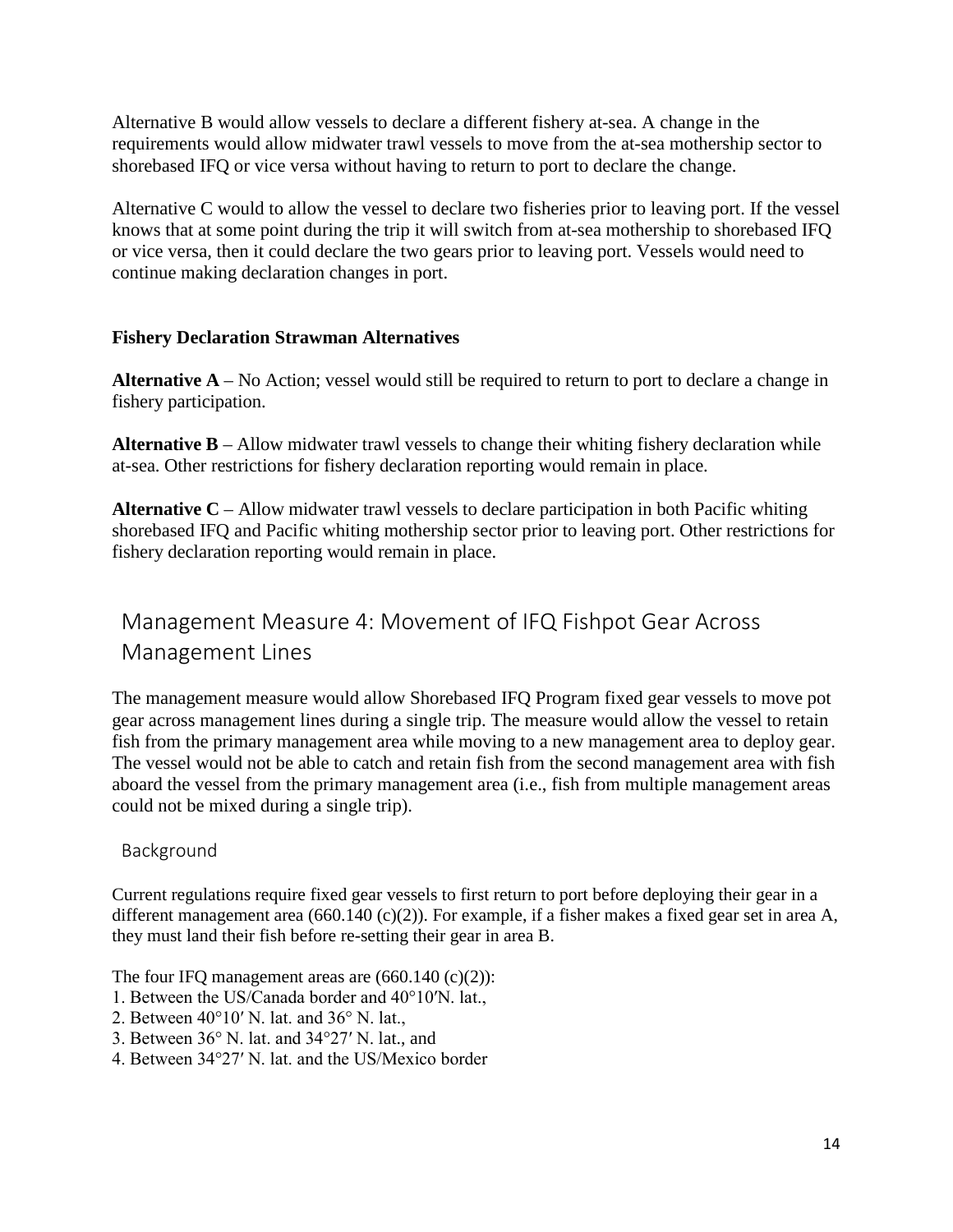The species management lines that correspond to the management areas are shown in [Table 4.](#page-14-0) It shows that 12 of the 25 IFQ species or species groups are managed relative to one of the above management lines. A vessel may have multiple IFQ quotas that are specific to a management area, such as sablefish north and south of 36° N. latitude.

| <b>Roundfish</b>                          | <b>Rockfish</b>                           |
|-------------------------------------------|-------------------------------------------|
| Lingcod.                                  | Pacific ocean perch S. of 40°10'          |
| Pacific cod.                              | Widow rockfish.                           |
| Pacific whiting.                          | Canary rockfish.                          |
| Sablefish north of 36° N. lat.            | Chilipepper rockfish S. of 40°10'         |
| Sablefish south of 36° N. lat.            | Bocaccio S. of 40°10'                     |
| Splitnose rockfish S. of 40°10'           | Yellowtail rockfish N. of 40°10′          |
| <b>Flatfish</b>                           | Shortspine thornyhead S of 34°27' N. lat. |
| Shortspine thornyhead N of 34°27' N. lat. | Longspine thornyhead N of 34°27' N. lat.  |
| Dover sole.                               | Cowcod S. of 40°10'                       |
| English sole.                             | Darkblotched rockfish                     |
| Petrale sole.                             | Yelloweye rockfish                        |
| Arrowtooth flounder.                      | Minor Rockfish slope complex N. of 40°10' |
| Starry flounder.                          | Minor Rockfish shelf complex S. of 40°10' |
| Other Flatfish stock complex.             |                                           |
| Pacific halibut (IBQ) N of 40°10'         |                                           |
| Minor Rockfish slope complex N. of 40°10' |                                           |
| Minor Rockfish shelf complex S. of 40°10' |                                           |

<span id="page-14-0"></span>**Table 4. IFQ Species and associated management lines (50 CFR 660.140) 1/**

1/ Species or species groups without north/south latitude designations in the table are managed coast wide.

In 2011, the Council directed the Trawl Regulatory Review and Evaluation Committee (TRREC) to evaluate the issue of fishing in two or more management areas on the same trip. This issue was first raised by an IFQ fixed gear pot fisherman who explained that, unlike trawl vessels or longline vessels who can stow all their gear on deck, pot gear vessels may have to make multiple trips to move their gear from one management area to the next. Some vessel owners report that the regulation is expensive to their operations, particularly those that fish out of ports in close proximity to a management line.

The November, 2012 [Gear Workshop report](http://www.pcouncil.org/wp-content/uploads/I5a_ATT4_GEAR_WKSHP_NOV2012BB.pdf) provided a recommendation to "allow IFQ program vessels to move fixed gear across management lines." This recommendation does not allow for setting fixed gear in two (or more) management areas at the same time and delivery of the combined catches to a single port. This prohibition is mentioned because the location of catch from each management area cannot be determined when the catches are mixed. Such separation is important for species that are allocated based on management areas such as minor slope rockfish. Also, this recommendation does not address the issue of fishing across management lines using trawl gear. The workshop did not receive sufficient input on this latter issue to make a recommendation. Therefore the recommendation in the Gear Workshop Report limited the recommendation to Shorebased IFQ vessels.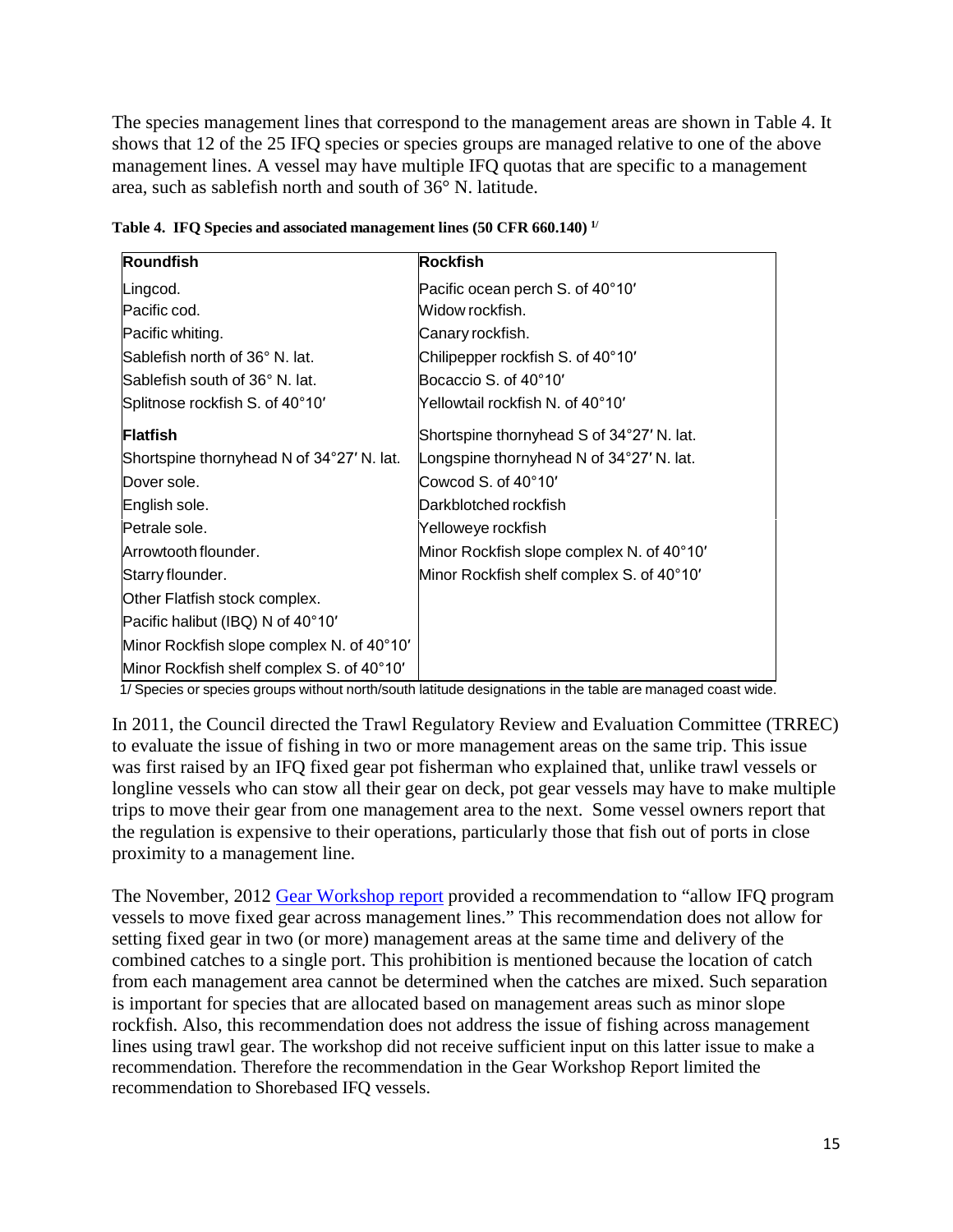Since the issue relates to limited space on deck for pot gear and a need for increased efficiencies in the deployment of that gear, the management measure was narrowed in scope by Council staff. Therefore the management measure would only apply to Shorebased IFQ fixed gear vessels using pot gear.

Movement of Fishpot Gear Strawman Alternatives

Under the draft alternatives, the vessel would not be allowed to harvest fish from an additional management area with fish aboard the vessel from the primary management area. The deployed gear could only be retrieved during another IFQ fishing trip. Note that per regulation, these trips are 100 percent observed, a point relevant for analysis of potential alternatives.

**Alternative A** – No Action; vessels would continue to return to port to start a new trip in order to deploy gear in a new management area.

**Alternative B** –Allow IFQ fixed gear vessels to move pot gear from one management area to another management area during a single trip then deploy the gear *baited.*

**Alternative C** – Allow IFQ fixed gear vessels to move pot gear from one management area to another management area during a single trip then deploy the gear *non-baited.*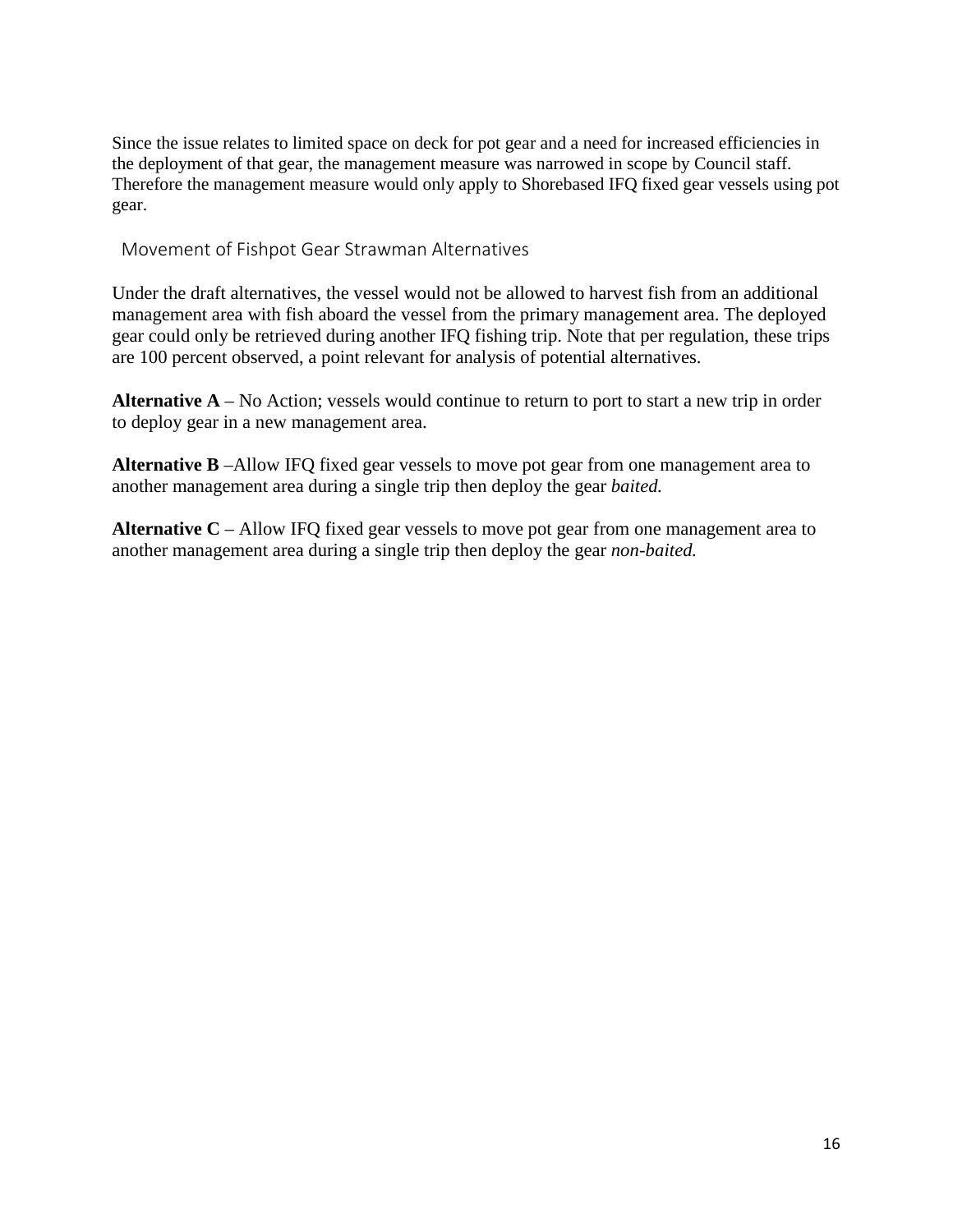# Appendix A

<span id="page-16-0"></span>

# IDP-690 by SkyWave

## **Unit Cost?**

\$ 799.00. Includes IDP-690, power cable and mounting bracket. About one hour install time.

## **Transmission Cost?**

\$50-60/mo—Pings every 10 minutes, stored locally, then transmitted every 2 hours.

# **GeoFencing Capable?**

Yes. Up to 128 boundaries (fences), each of which can be a circle or a polygon (256 points in each).

#### **Additional I/O Ports for additional sensors?**

Yes. 4 additional I/O (Analog or Digital) ports and one serial interface. (Sensors sold separately)

# **Satellite System?**

Inmarsat IsaData Pro Type approved

#### **Power?** Hard wired to vessel. 9-32V

## **Over the air Programming**

**capable?** Yes. Ability to remotely change ping rate frequency over the air as needed.

**Power?** Hard wired to vessel. 9-32V

# **Over the air Programming**

**capable?** Yes. Ability to remotely change ping rate frequency over the air as needed.